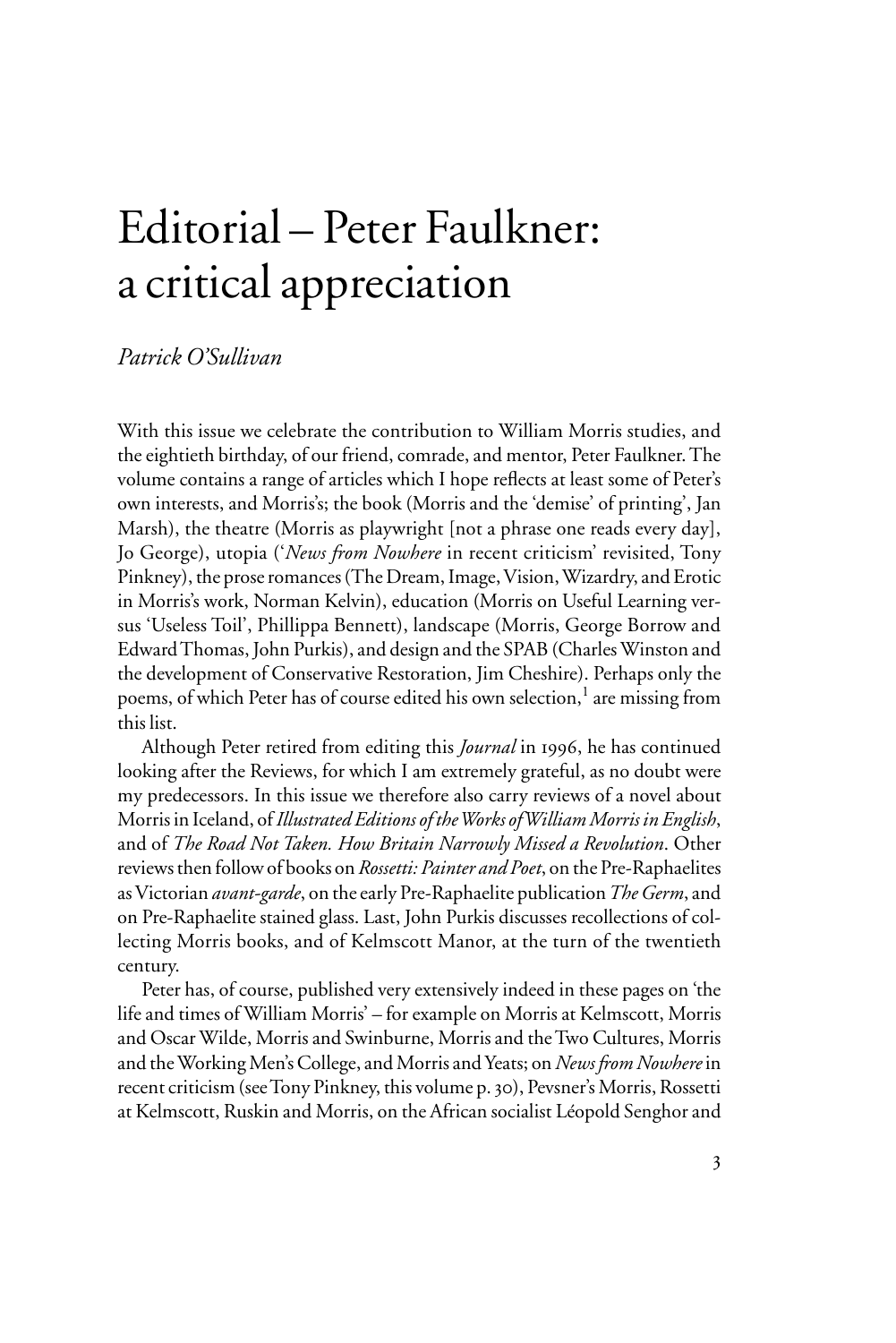Morris, of the story of Alcestis in Morris and Ted Hughes, and on Morris and the *Scrutiny* Tradition, as well as upwards of fifty reviews, obituaries and editorials. Then there are his Kelmscott Lectures on *William Morris and Eric Gill*, *Wilfrid Scawen Blunt and the Morrises*, and *William Morris and the Idea of England*. 2 In other publications, he has discussed Morris's poetry from Guenevere to *Sigurd*, and 'Goldilocks' and the Late Romances.

However, Peter is not just interested in Morris, and the British Library Catalogue lists books on *William Morris and W.B. Yeats*, *Yeats and the Irish Eighteenth Century*, *Humanism in the English novel*, *Robert Bage, Modernism, Angus Wilson*, *Yeats: The Tower and The Winding Stair*, and his editions of Morris's *Early romances in prose and verse*, of *Jane Morris to Wilfrid Scawen Blunt*, of *Hopes and Fears for Art and Signs of Change*, John Bruce Glasier's *William Morris and the early days of the socialist movement*, *Arts and crafts essays*, *Anna St. Ives*, Robert Bage's *Hermsprong, or, Man as he is not*, *The picture of Dorian Gray*, *The works of G.K. Chesterton*, and *The white man's burdens : an anthology of British poetry of the Empire* (with Chris Brooks), as well as *A Victorian Reader*, and of course *William Morris: Centenary Essays* (with Peter Preston). He has also published articles on Auden as 'Scrutineer', on Ford Maddox Ford as craftsman and romantic, on Newbolt and Kipling, on William Cowper and the poetry of Empire (all in *Durham University Journal*), Walter Scott as editor of (Robert) Bage, and Wilfrid Scawen Blunt's first visit to Kelmscott Manor (in *Notes and Queries*), as well as others on African literature, Carlyle's letters to Charles Redwood, Ezra Pound and the Pre-Raphaelites, Virginia Woolf and Modernism, and several other articles on Yeats.<sup>3</sup>

Two other books by Peter are probably among those best known to Morrisians; *William Morris: the critical heritage* (1973), and *Against the age: an introduction to William Morris* (1980).<sup>4</sup> In the first, Peter compiled a wide range of contemporary reviews of Morris's work, arranged chronologically, which, in those pre-internet days, must have been a considerable task. And even though today we might well be able to use the web to find many of these sources, the book is full of unexpected gems, in the shape of contemporary views of Morris which other authors do not always cite. Thus more familiar reviews of given works appear alongside those which are less familiar, and consulting the book often produces a delightful serendipity. As explained in the Introduction, the Victorian period was in many ways the golden age of reviewing, but reviewers tended to concentrate mainly on poetry and the novel, so that Morris's later romances and lectures received less attention. However, the student of Morris's political ideas will still find interesting reviews of *Hopes and Fears for Art*, *Signs of Change*, *A Dream of John Ball* (rather short!), and of course, *News from Nowhere*. There are also tributes to Morris by Robert Blatchford, Kropotkin (apparently, in those days, Kropotkin*e*), and Walter Crane.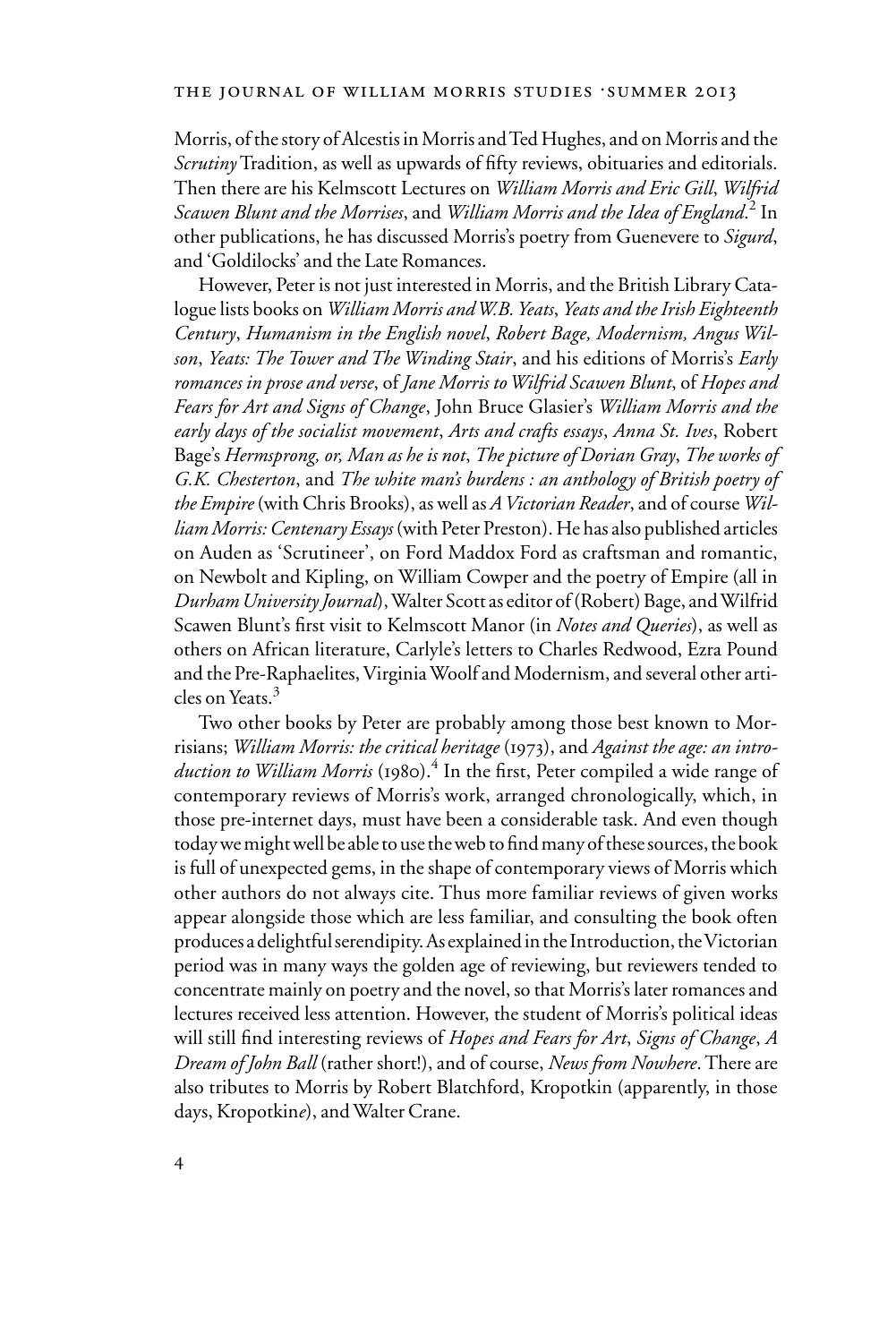#### editorial

In her review of *Hopes and Fears*, Ellen Simcox (*Fortnightly Review*, June 1882), gives an early lie to the old canard that Morris abhorred technology ('Mr Morris refrains from any general denunciation of machinery'), and to the idea that he approved of 'art for art's sake' ('the objects of his confirmed distrust and disbelief'), but thought instead that 'art must either be popular, … or it must cease to exist' – a sentiment for which nowadays (although Peter himself might not agree) there is surely an even stronger case than in Morris's time.<sup>5</sup> *Signs of Change* was reviewed in the *Saturday Review* (19 May, 1888), a publication Peter describes as 'thoroughly hostile to Morris's new political commitment' (to socialism). It is interesting to note that the anonymous reviewer believes that 'under the system of competition, the evils which Mr. Morris would abolish by Socialism are gradually curing themselves', although on the previous page, he (?) also notes that 'action taken by the state through armies of inspectors … enforces … better competition' which leads to excellence as well as the vileness Morris describes. Clearly the great god of the free market about whom we have had to listen so much this last thirty years was also operating in those days, although apparently, then as now, he needed regulating in order to make him behave. Shorn of logical argument, the reviewer resorts to that other old Spencerian myth, of 'human nature' ('antagonism is the way of the world') to try to substantiate his (?) case, although, as discussed in these pages in an earlier issue, in scientific terms there is no such thing. $6$ 

In the *Academy* of 23 May 1891, Lionel Johnson began his review of *News from Nowhere* with a description of Edward Bellamy's *Looking Backward* ('a book of an ugliness so gross and vulgarity so pestilent that it deserved the bonfire and the hangman ...') in the light of which my recent comparison of it to James Lovelock's *Revenge of Gaia*, or Morris's original dubbing of it as a 'cockney paradise', may, like Cunninghame Graham, be 'too bloody politeful'. Johnson goes on to castigate Morris for his Aristotelean approach ('a long life of virtuous activity'), which he clearly finds too proletarian for his own lofty, Platonic lights, and for not explaining what happened during the 'period of transition' to the revolutionary society of Nowhere. However, it may be that Morris's metaphysics, were they to have existed, which they did not, would have been more Epicurean than Aristotelean: 'let us go back to the sources of "sanity" … the motherhood of the earth ...', and that humanity 'alone takes double pleasure in (its) life upon earth, a pleasure of the mind and of the senses'.7

Maurice Hewlett's review (*National Review*, August 1891) is perhaps more familiar, in that it was Hewlett who described *News from Nowhere* as 'not an earthly, but an earthy paradise'. He too takes a Platonic view, and he too uses the 'human nature' argument, stating that Morris has exaggerated its dependence upon environment. However, a number of Hewlett's statements lead me to wonder just how closely he read the book; for example that Nowhere involves the 'free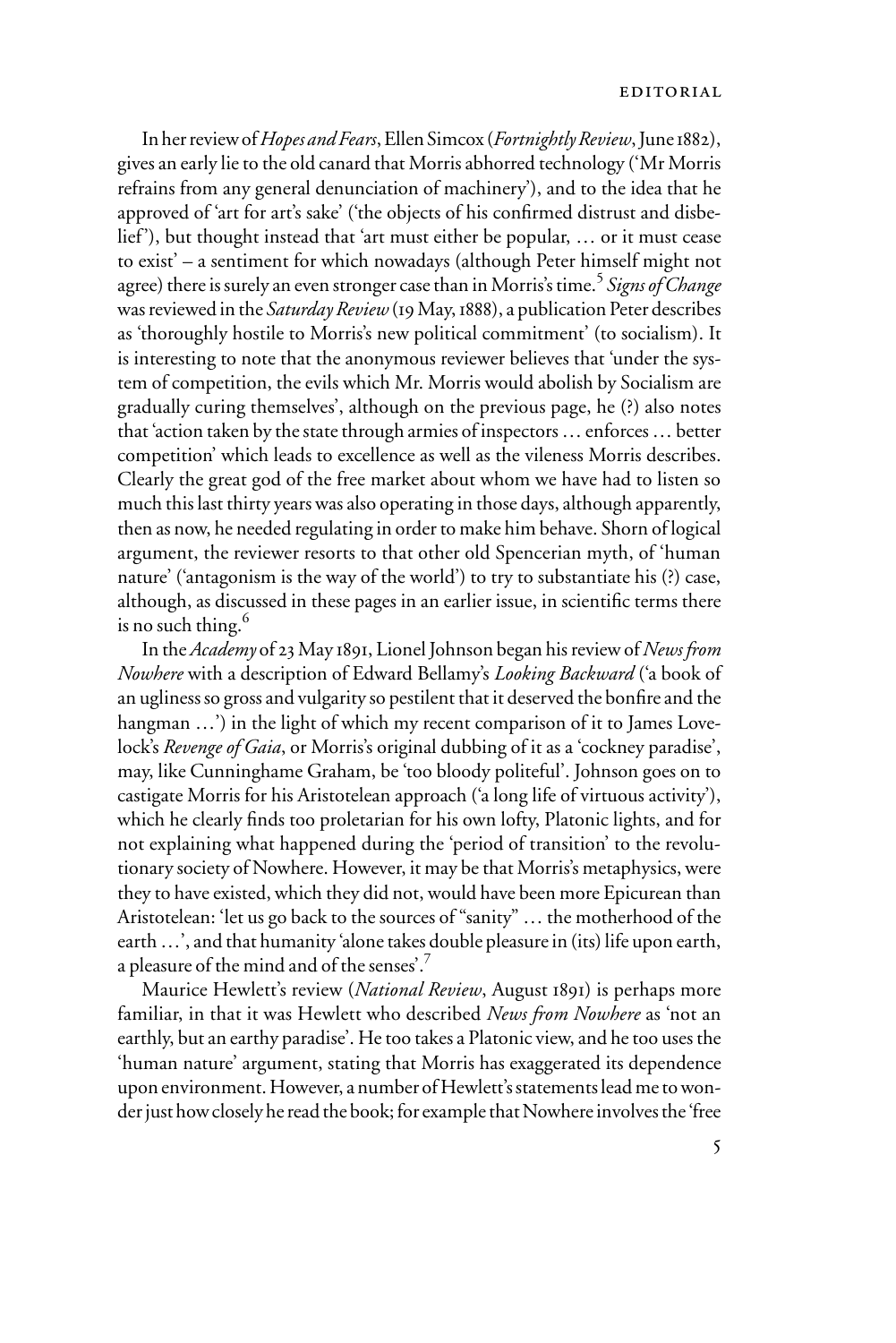exchange of husbands and wives' (which makes it sound like 1960s suburbia), that this is one of 'the attributes of the new State' (Is there a 'state' in Nowhere?), that the people of Nowhere are now *Italian* (his emphasis; this about a book by a man who hated the Renaissance and who revered the values of the Viking North), that 'a great Nature-worship has set in' (where?), and that the extent of jurisdiction of the 'folk-moot' is not explained. (It is!) However, what really gets Hewlett's (Arcadian?) goat is 'free love', and in Nowhere, 'Beauty receives the definition of the *hareem*', and that in this 'Neo-Epicurean' utopia, 'a race of fleshly perfection' will seek satisfaction 'by indulging the appetites of its grosser parts'. He concludes that (Mr Morris) 'must (he really must) read history'.<sup>8</sup> But perhaps he (Mr Hewlett) should (he really should) have read the book – at least more carefully.

Finally, there are the tributes to Morris, including perhaps the most familiar, by Robert Blatchford (*Clarion*, October 1896; 'I cannot help feeling that it does not matter what goes into the Clarion this week …'), although it is interesting to read that the text usually quoted is a paraphrase of a much more extensive passage. I am not sure I agree with Blatchford that Morris would have been happy in the company of Raleigh or Drake; the latter a notorious pirate and slaver. Surely 'the pikes at Leyden', or Cromwell's Ironsides, were more Morris's style?<sup>9</sup> Kropotkin, I note, while describing *News from Nowhere*, as is well known, as 'perhaps the most thoroughly and deeply Anarchistic conception of future society that has ever been written ... a wonderful personification of the good practical sense of *collective* action', (emphasis original) does not confine himself to politics, but writes of Morris that

As a poet, he stood quite alone in modern poetry. Amidst the whining and morbid poets of our own time, who are plunged into self-analysis and self-complaint, ... he was almost the only poet of the joys of life the joys which (humanity) finds in the conquest of freedom, in the full exercise of (its) powers, in work the work of … hands and … brain.10

 This passage does not read, to me anyway, as a description of an ancestor of Modernism. Kropotkin also explains why Morris, an upholder of the *Scandinavian* spirit, was not understood by people such as Johnson and Hewlett, who had been brought up in the Classical tradition.

Edward Carpenter (*Freedom*, December 1896) wrote that Morris 'hated with a good loyal hatred all insincerity; but most he hated, and with his very soul, the ugliness and meanness of modern life. I believe that this was the great inspiring hatred of his life'. This statement is not so very different from Morris's own famous remark that 'Apart from the desire to produce beautiful things, the leading passion of my life has been and is hatred of modern civilization'. Carpenter also explains that Morris's 'chief recreation was ... another kind of work. He could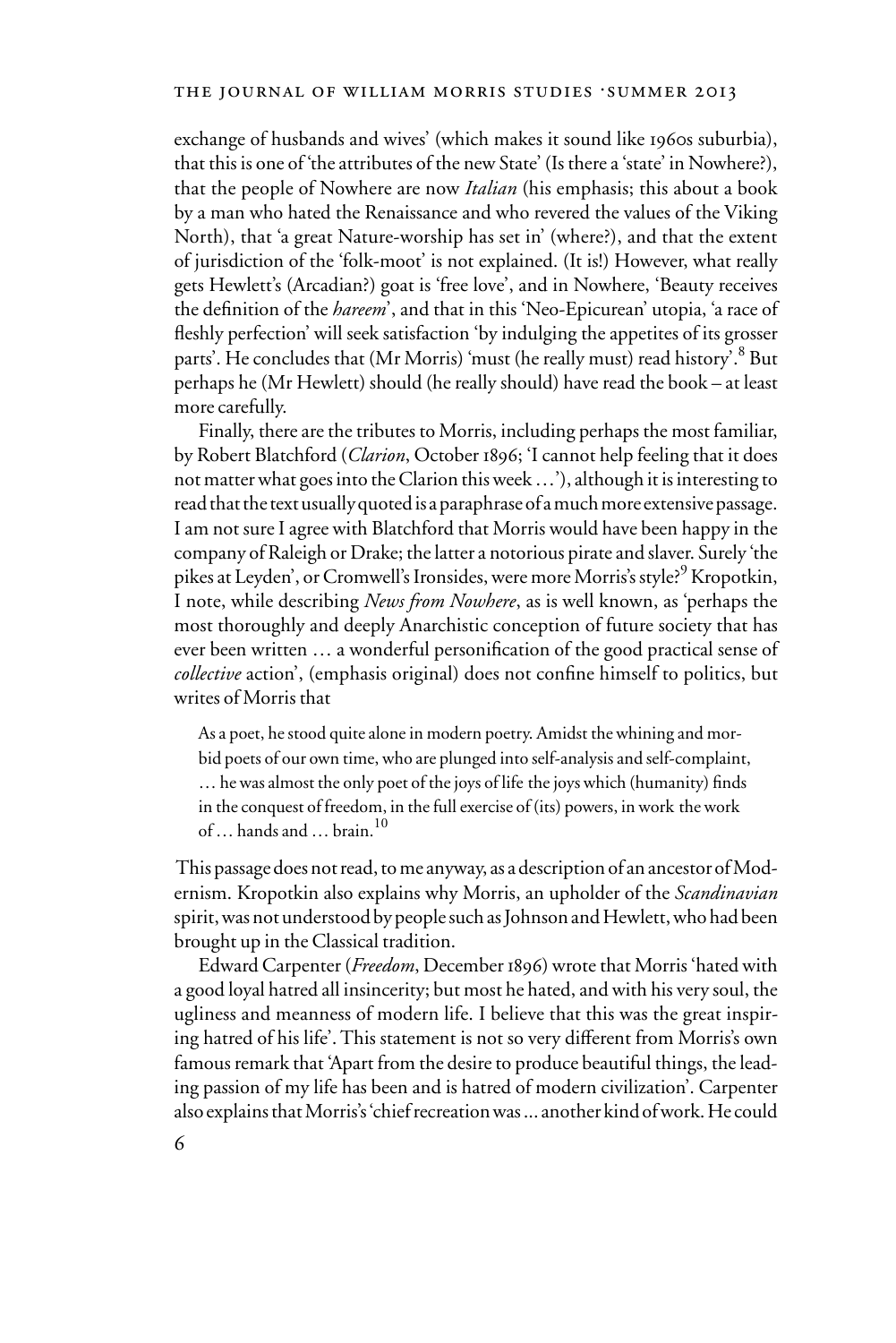not understand that form of pleasure which consist in loafing your days away at a watering place'. Last, his tribute to Morris stands at least with that of Blatchford, if not above it:

To hundreds and thousands of unknown toilers and workers by land and sea, and all over the earth, he was and is the object of a real love; and it is at least some poor consolation that, if in the old form we miss him, still in the hearts of men and women thus multiplied his image moves and lives, and will live.<sup>11</sup>

It reminds me, I think, of Barbara Castle, who, perhaps on *Desert Island Discs,*  described how when she was a girl, even in homes where people could afford few books, if any, copies of the same two volumes were almost always to be found; *The Ragged Trousered Philanthropists*, and *News from Nowhere*.

Walter Crane (*Progressive Review*, November 1896) maintained that (*pace* Engels' well known remark to Laura Lafargue), 'there is no greater mistake than to think of William Morris as a sentimentalist'. Instead, Morris's intensely practical knowledge gave exceptional advantages in solving social and economic questions. Thus, Nowhere, with its rejection of Bellamy's 'mechanistic' socialism in favour of the organic, its emphasis on the countryside rather than the city, and its thesis that if you 'settle the economic question and you settle all other questions', is a 'perfectly practicable utopia', in which life is 'remarkably wholesome, human and sane and pleasurable'. And 'if wholesome, human and sane and pleasurable lives are not possible to the greater part of humanity under existing institutions, so much the worse for these institutions'.12

*Against the Age,* elegantly organised around Morris's celebrated letter to Andreas Scheu,13 continues the tendency begun in the *Critical Heritage* for including the unexpected and the less known. Various myths about Morris – that he was basically a conservative thinker; that he would have nothing to do with machinery; that he is in any way the intellectual ancestor of modernism – are again questioned. Thus Peter explains that Morris's early poetry does not idealise the Middle Ages, but 'reanimates' what was 'exquisite and rare' about them. Neither does Morris's concept of the medieval paradigm of work ignore the 'grievous material oppression' of those times. Similarly, it is the universal belief in the need to make a profit which means that machinery is used (as today with computers) only to increase production, not to lessen labour. And Nikolaus Pevsner's suggestion that 'Morris laid the foundation of the modern style; with Gropius its character was ultimately determined' is – rightly I think – also questioned. Surely no style which substitutes the artificial and the synthetic for the natural, machines and ultimately computers for human labour, and, most of all, the city for the countryside, can be said to owe any intellectual debt to Morris?<sup>14</sup>

Morris's poetry is said to be best read aloud, even though this probably did not happen at the time, and as far as *Sigurd the Volsung* is concerned, I can personally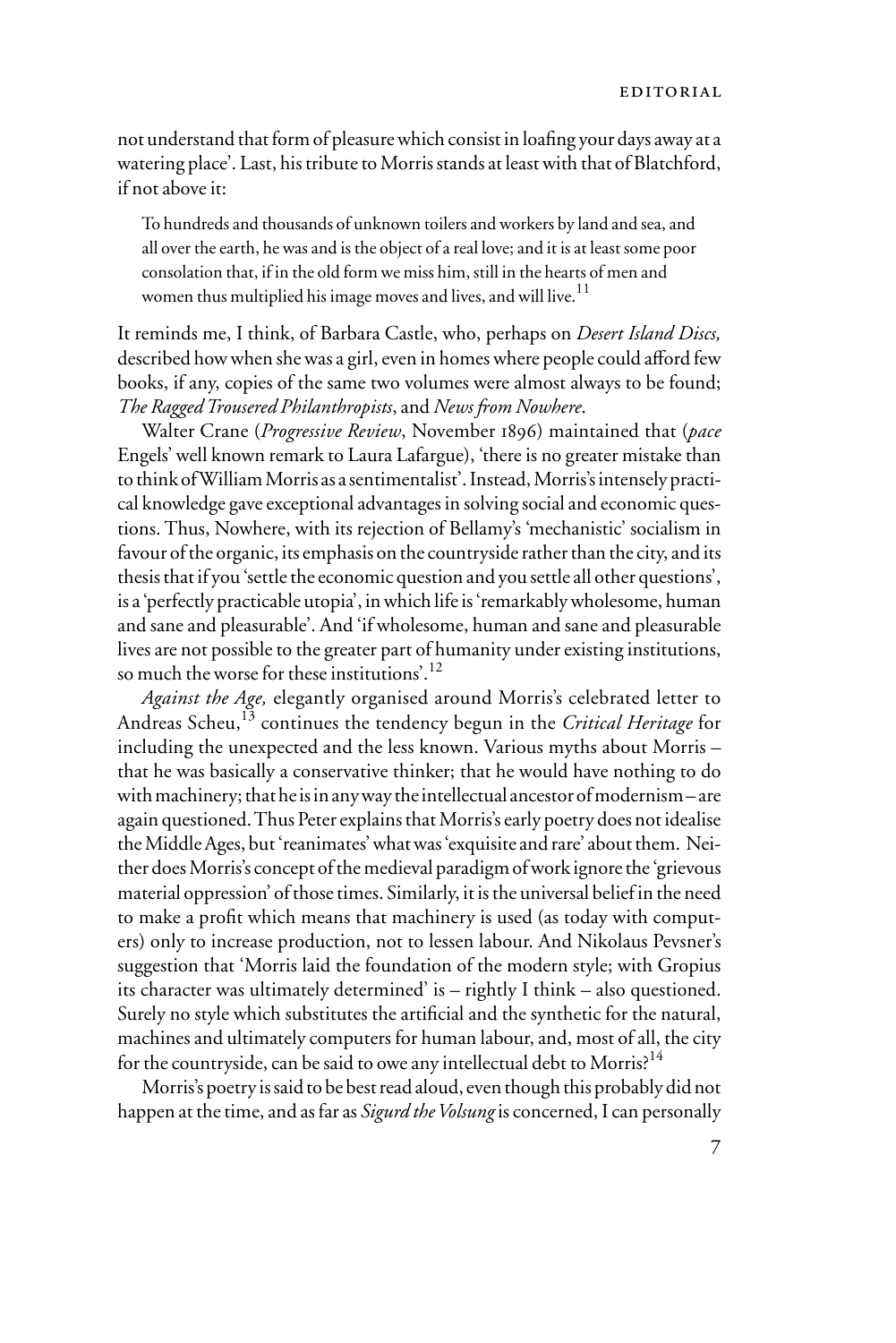#### THE JOURNAL OF WILLIAM MORRIS STUDIES .SUMMER 2013

testify that for someone normally too impatient to read lengthy Victorian narrative poetry, this is correct. An interesting juxtaposition of Morris's political ideas and his poetry is the late poem 'Mine and thine' from *Poems by the Way* (1891), translated apparently from medieval Flemish.

Yea, God well counseled for our wealth Gave all this fleeting worldly wealth A common heritage to all That men might feed them therewithal, And clothe their limbs, and shoe their feet And live a simple life and sweet But now so rageth greediness That each desireth nothing less Than all the world, and all his own; And all for him and him alone

Though the poem is medieval in origin, its sentiments are twenty-first century in their relevance. Included in the same collection is bleak section of *The Pilgrims of Hope* (1885), which, for a man sometimes said to be uncomfortable when writing about 'the woman question', reads not unlike some of the criticisms of bourgeois marriage developed by feminists during the 1970s:

Prudence begets her thousands; 'good is a housekeepers life, So shall I sell my body That I may be matron and wife.' 'And I shall endure foul wedlock And bear the children of need.' Some are there born of hate, many the children of greed.<sup>15</sup>

Lest all this should begin to read like hagiography, let me illustrate a few instances where I disagree with Peter. For example, surely only someone as charitable as he could write that Rossetti's motives for encouraging Jane Burden to accept 'the reticent and awkward' Morris 'should not … be interpreted without sympathy'. Less flippantly, I am not sure I agree with Peter that Morris is 'at his least convincing in his suggestion (in *News from Nowhere*) that a large population (*ca* 40 million) could be sustained in a society whose economic methods are small scale and labour intensive<sup>'</sup>.<sup>16</sup> For example, Morris's contemporary Prince Kropotkin, a man with more science than Morris, and who had done the relevant calculations regarding the relative efficiency of extensive and intensive agriculture, wrote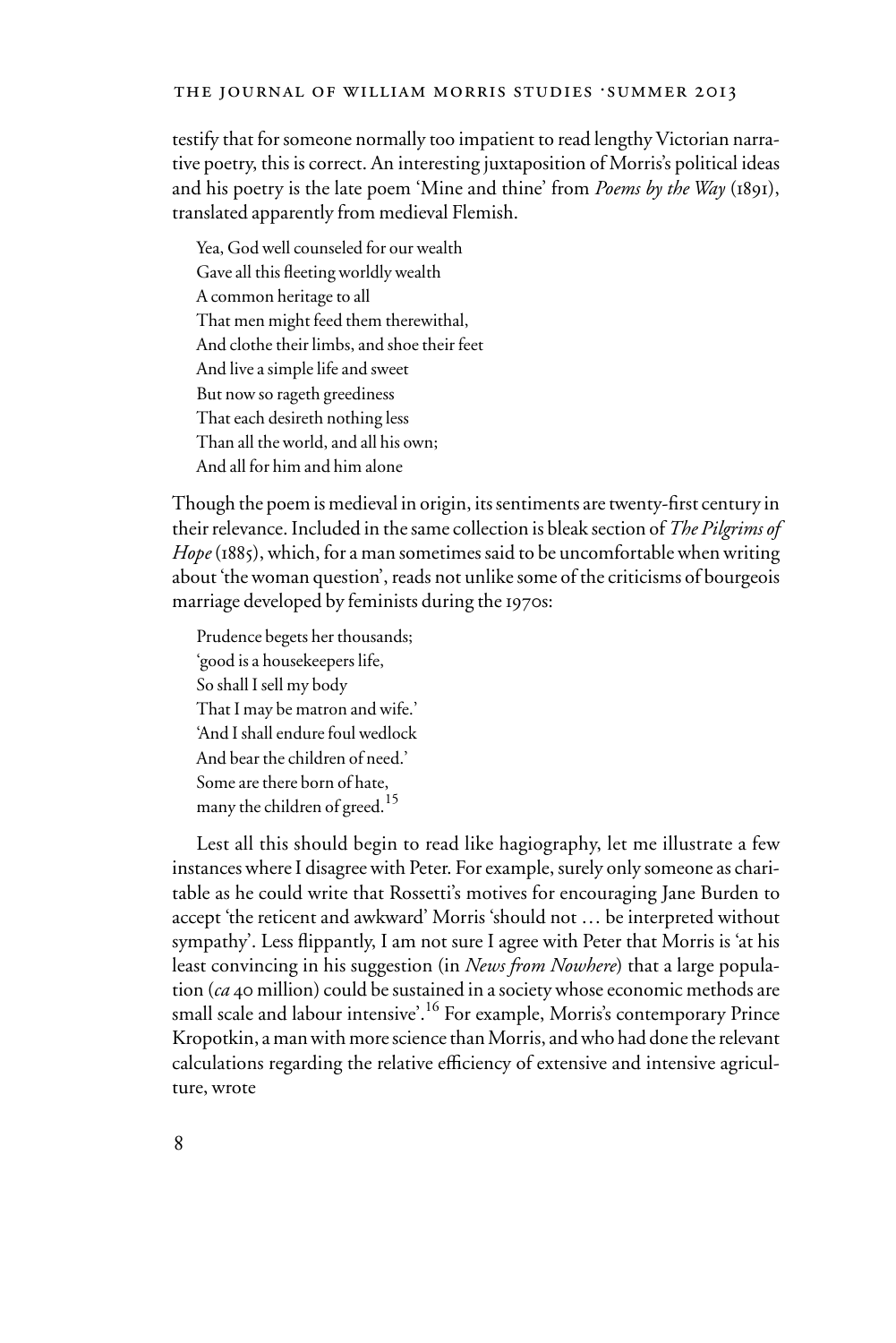There is not one nation in the world which, being armed with the present powers of agriculture, could not grow on its cultivable area all the food and most of the raw materials derived from agriculture which are required for its population, even if the requirements of that population were rapidly increased as they certainly ought to be. Taking the powers of man over the land and over the forces of nature-such as they are at the present day-we can maintain that two to three inhabitants to each cultivable acre of land would not yet be too much. But neither in this densely populated country nor in Belgium are we yet in such numbers. In this country we have, roughly speaking, one acre of the cultivable area per inhabitant.17

Nor do I sympathise entirely with Morris when he suggested to Georgie Burne-Jones that introducing a profit-sharing scheme into 'the Firm' was a less valuable contribution to socialism than 'the furthering of the great principle'. £16 per annum, which is what he calculated such a bonus might be, may not have seemed much to him, but 6/8d per week may well have made a difference to many Victorian working people. However, Morris was a good employer, allowed flexible working hours, and paid above the going rate. 'No one, having worked for Mr Morris would willingly have joined any other workshop'.<sup>18</sup>

In any case, I feel I may have been less than just to Peter when I omitted *Against the Age* from what thus turns out to have indeed been a 'partial' review of the development of modern ideas of 'Morris the Green'.<sup>19</sup> For example, even in his Preface, he writes

As long as our industrial society continues to perplex us with such problems as pollution, delinquency, commercial acquisitiveness and violence, so long we will stand in need of Morris's vision of a society of equals in which every man and woman finds proper fulfillment

and in his conclusions

With the dwindling of the world's natural resources and an increasing sense that 'small is beautiful' we may soon be abandoning the assumption that industrial growth is the highest good.

So, yes, it is indeed 'Morris's concern for the *human* (my emphasis) environment' which makes his lectures, particularly 'The Lesser Arts' or 'Art under Plutocracy', 'Useful work versus useless toil', and 'How we live and how we might live', so relevant today. To me, these early references to Morris's greenness are more convincing than those by Jack Lindsay or A.L. Morton, both of which have always struck me as somewhat opportunistic.<sup>20</sup>

And re-reading his letter to Louisa Baldwin of 26 March 1874, one feels tempted to hazard that it may have been about the time of his fortieth birthday that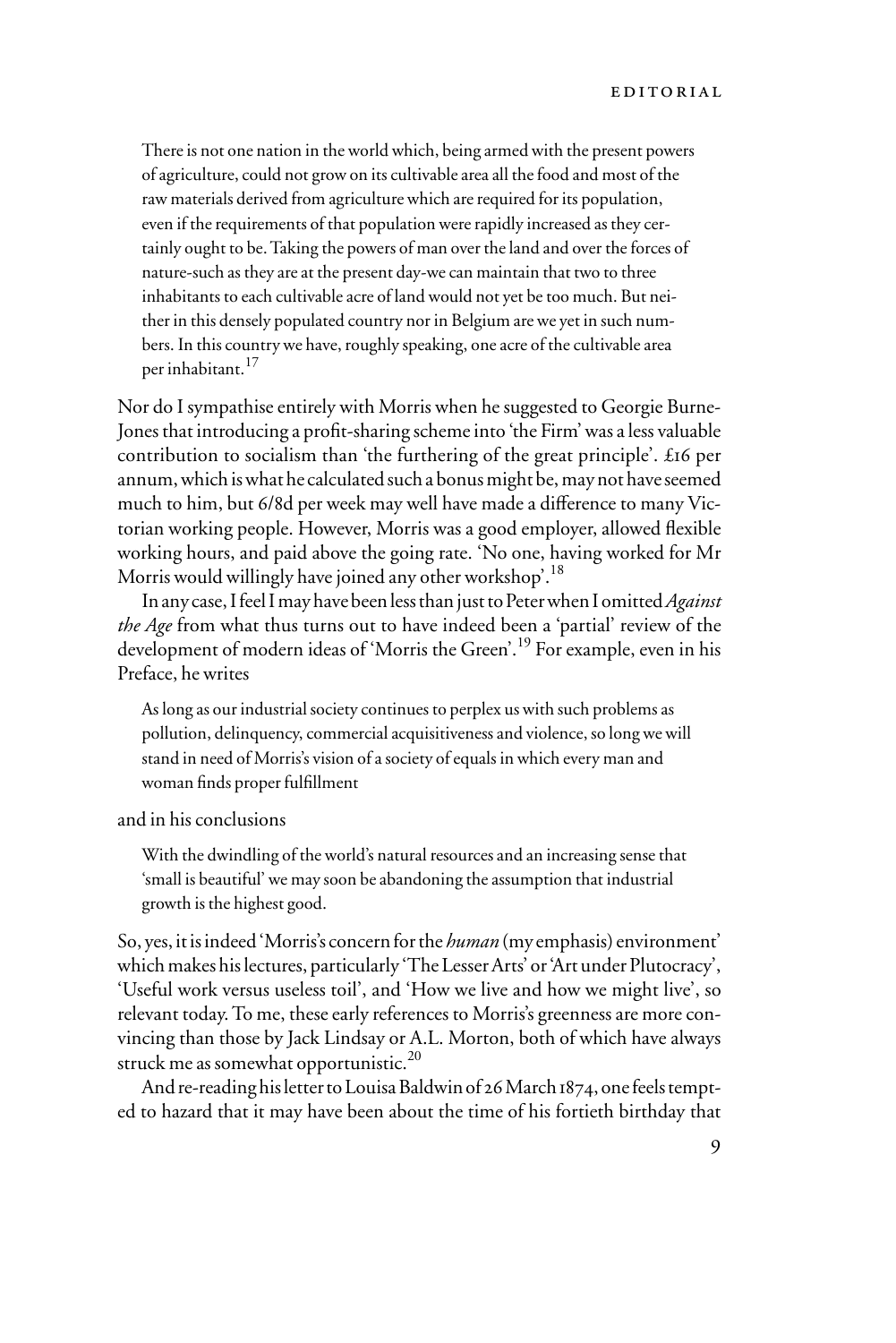Morris eventually turned 'green'. For example

Surely if people lived five hundred years instead of three score and ten they would find some better way of living than in such a sordid loathsome place, but now it seems to be nobody's business to try to better things … but look, suppose people lived in little communities among gardens and green fields, so that you could be in the country in five minutes' walk, and had few wants, almost no furniture for instance, and no servants, and studied the (difficult) arts of life, and finding out what they really wanted; then I think one might hope civilisation had begun.<sup>21</sup>

If so, this would imply that Morris had already become a proto-green before he became a socialist, and therefore that he did not bring Marxism to the green movement so much as bring greenness to Marxism (although it is taking a while to 'stick').

So it is indeed his idyllic feeling for the English countryside which sets Morris in sharp contrast to those who believed that industrial development was in itself a human good. Unfortunately, it was his political differences with the Fabians which led to his emphasis on the importance of environmental quality being replaced historically by an ethos which valued *material* economic progress above everything else.<sup>22</sup> If correct, this also probably goes a long way towards explaining why the British labour movement still finds it so difficult to go green – even though for forty years now, it has been the obvious political direction for it to go.

Three aspects of *News from Nowhere* thus epitomise Morris's political ethos – 'the pervasive sense of equality', 'the quality of the environment', and an attitude of mind which places highest value on the ordinary experiences of life; a 'delight in the life of the world'. But there is also the 'problem' likewise highlighted by the *Saturday Review*'s review of *A Dream of John Ball*; of whether a revolution might defeat its own ends (according to Peter, 'the most pertinent question which can be directed at a Marxist'): ' "Competition develops its opposite – Socialism". And would not Socialism develop its [own] opposite – Capitalism?' Or as Ellen puts it, in *News from Nowhere*:

Who knows? happy as we are, times may alter; we may be bitten with some impulse towards change, and many things may seem too wonderful for us to resist, too exciting not to catch at, if we do not know that they are but phases of what has been before; and withal ruinous deceitful, and sordid.

Peter then acknowledges that 'Once the dialectical process of history has been accepted, the Marxist can only move out of it by the metaphysical decision to decree the end of history'. However, *both* questions date from a time when we assumed that infinite material progress could take place on a finite plant,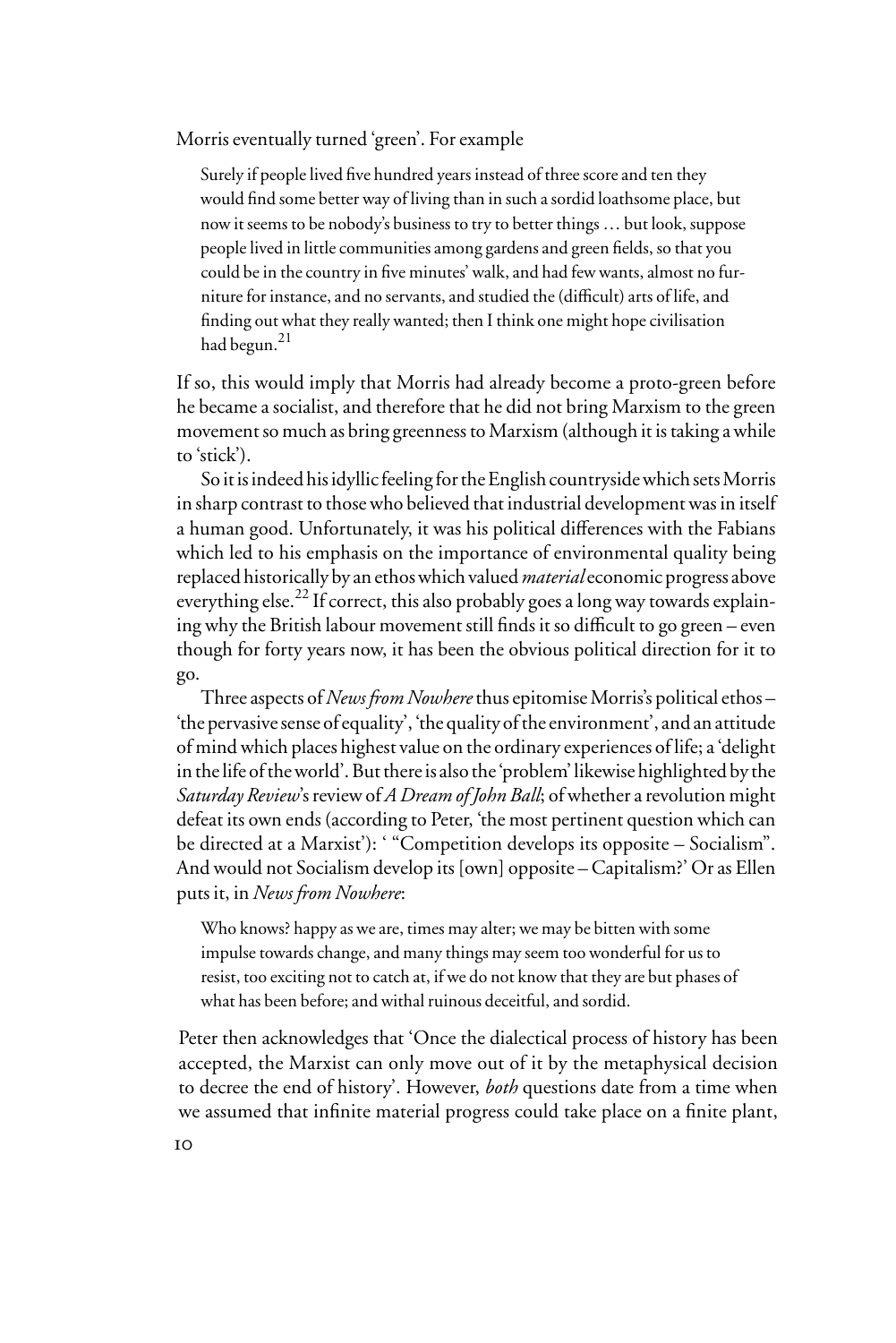whereas now we know this can never be. Physics therefore trumps metaphysics; hence once again the importance of Morris to the green movement, were it but to acknowledge it.<sup>23</sup>

Since becoming editor of this *Journal*, I have benefited greatly from Peter's invaluable advice and guidance, much of it expressed in emails written in the style of (pre-electronic) letters, and I know that my predecessor received many of the same. All of these, indeed all of Peter's communications, are expressed with a kind of old-world courtesy now rarely encountered. A friend of mine (now sadly gone to the Elysian Fields) used to greet anyone who had done him a service with the slogan, 'You're a gentleman, sir! And a scholar!' In the presenting these essays to Peter, I would modify that statement in only one way: 'You're a scholar, sir! And a gentleman!'

### NOTES

- 1. For a more extensive list, please go to http://www.morrissociety.org/publications/author\_index.html (as accessed 3 April 2013).
- 2. Peter Faulkner, ed, *William Morris. Selected poems*, Manchester: Carcanet, 1992, 156 pp.
- 3. All in all, a range almost as eclectic as that of Morris!
- 4. Peter Faulkner, *William Morris: the critical heritage*, London: Routledge & Kegan Paul, 1973, 465 pp. (Afterwards *CH*); *Against the age: an introduction to William Morris*, London: Allen & Unwin, 1980, 193 pp. (Afterwards *Against the Age*)
- 5. *CH*, p. 273, p. 275. As we know, Morris approved of machines which relieved drudgery, but liked them even better if they increased the pleasure of work in hand (James Redmond, ed, *William Morris. News from Nowhere*, London: Routledge & Kegan Paul, Chapter XV, pp. 82–83; afterwards *NfN*).
- 6. *CH*, pp. 312, 311, 313; Patrick O'Sullivan, 'Editorial Science under Plutocracy', *Journal of William Morris Studies*, XVIII, No. 2, (Summer 2009), pp.  $3 - 14.$
- 7. *CH*, p. 339; Patrick O'Sullivan, 'Editorial Looking Forward', *Journal of William Morris Studies*, XIX, No. 1, (Winter 2010), pp. 3–8., *CH*, p. 324, 340, pp. 340–341.
- 8. *CH*, pp. 345, 346, 349, 352.
- 9. *CH*, pp. 390–391, p. 392; 'The Beauty of Life', 1880, http://www.marxists. org/archive/morris/works/1882/hopes/chapters/chapter3.htm (As accessed 4 April 2013); *CH*, p. 399,
- 10. *CH*, p. 400, p. 399.

<sup>11</sup>. *CH*, p. 401; 'How I became a socialist', in A.L. Morton, ed, *Political Writings*